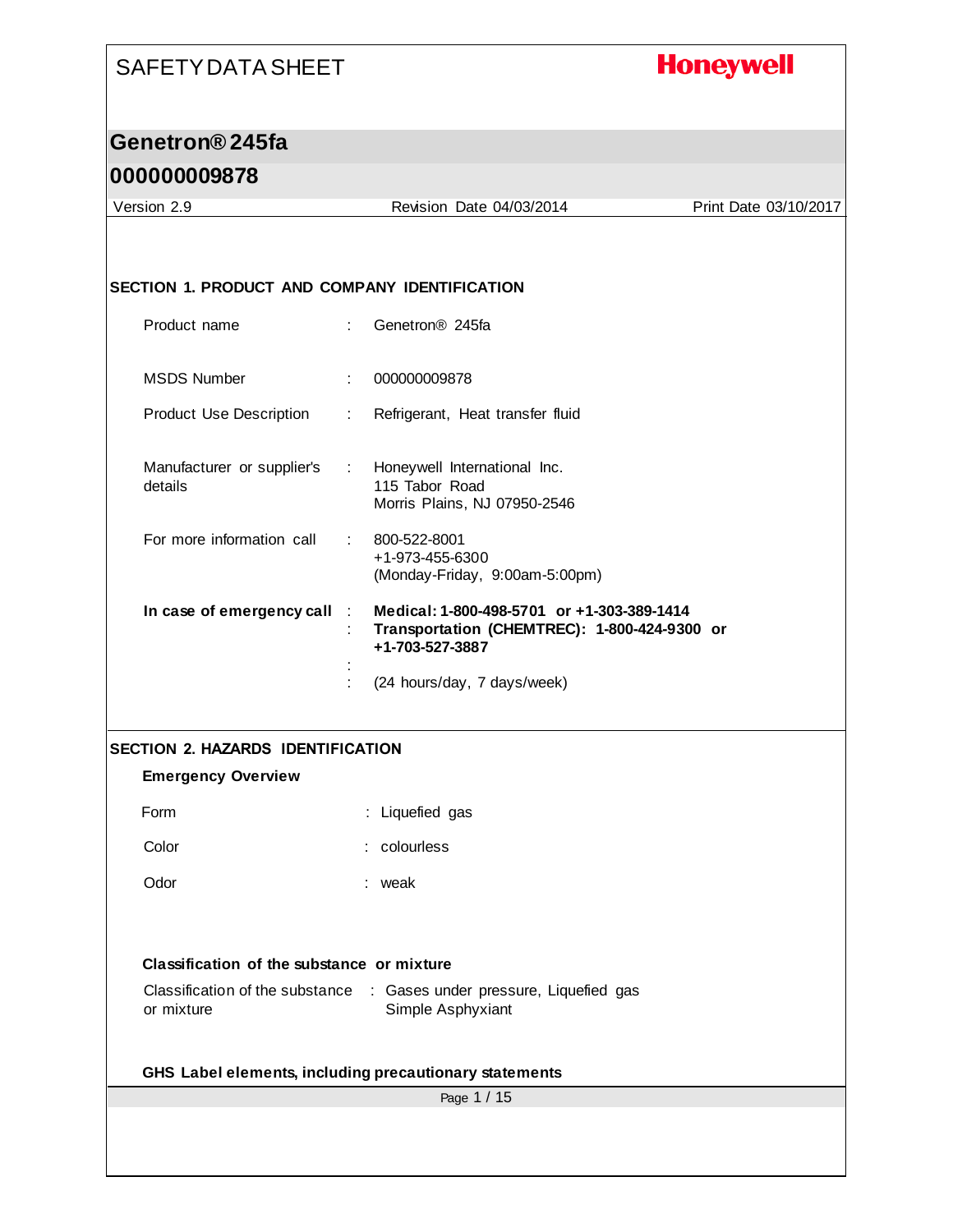# **Honeywell** SAFETY DATA SHEET **Genetron® 245fa 000000009878** Version 2.9 Revision Date 04/03/2014 Print Date 03/10/2017 Symbol(s) Signal word : Warning Hazard statements : Contains gas under pressure; may explode if heated. May displace oxygen and cause rapid suffocation. Precautionary statements : **Prevention:**  Use personal protective equipment as required. **Storage:**  Protect from sunlight. Store in a well-ventilated place. Hazards not otherwise : May cause eye and skin irritation. classified May cause cardiac arrhythmia. **Carcinogenicity** No component of this product present at levels greater than or equal to 0.1% is identified as a known or anticipated carcinogen by NTP, IARC, or OSHA. **SECTION 3. COMPOSITION/INFORMATION ON INGREDIENTS** Formula : CHF2CH2CF3 Chemical nature : Substance Chemical Name CAS-No. Concentration 1,1,1,3,3-Pentafluoropropane 460-73-1 100.00 % **SECTION 4. FIRST AID MEASURES** Inhalation : Move to fresh air. If breathing is irregular or stopped, administer artificial respiration. Use oxygen as required, provided a Page 2 / 15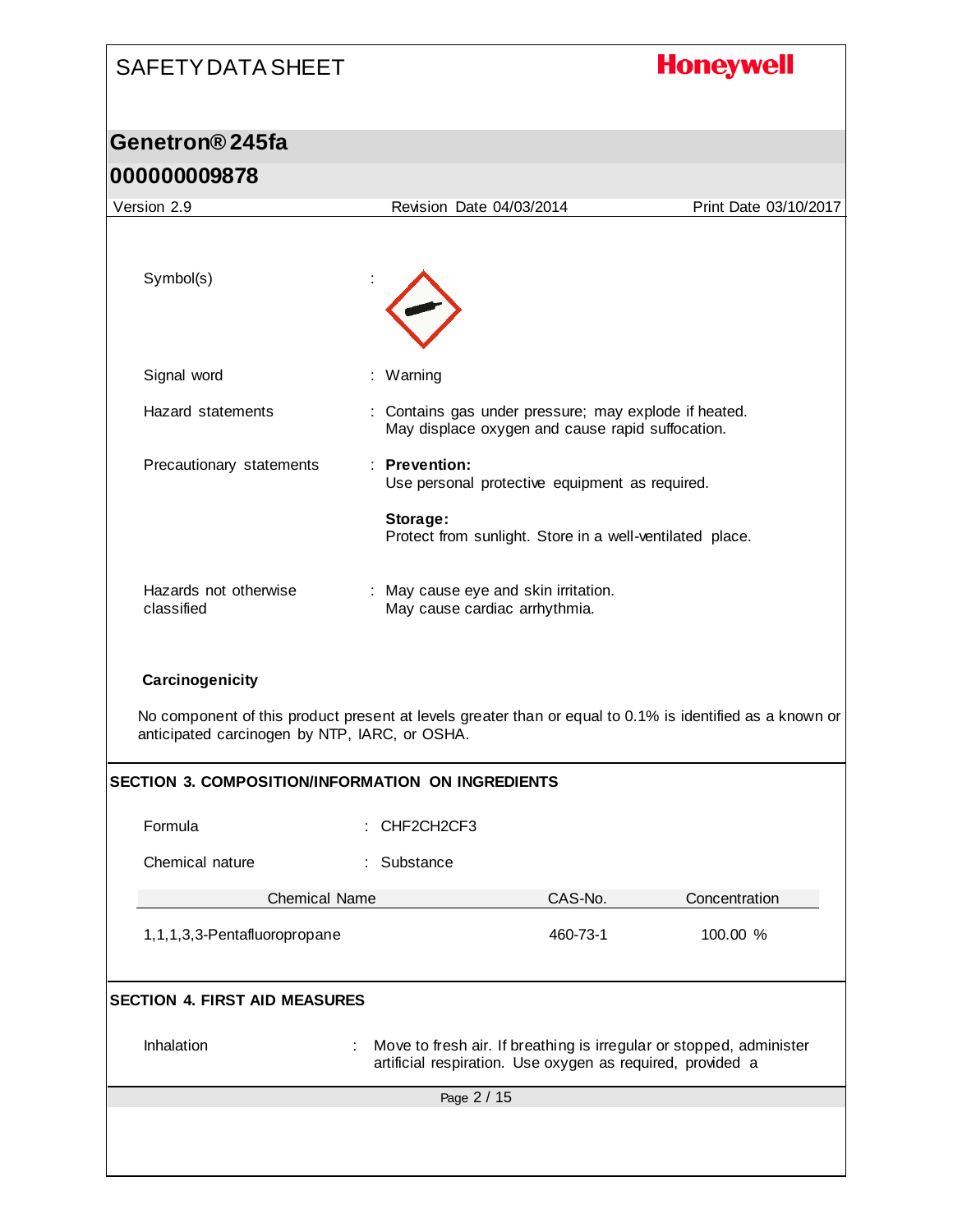## **Honeywell**

| 000000009878                            |                                                                                                                                                                                                                                                                                                                                                                                                                                                                                                                     |
|-----------------------------------------|---------------------------------------------------------------------------------------------------------------------------------------------------------------------------------------------------------------------------------------------------------------------------------------------------------------------------------------------------------------------------------------------------------------------------------------------------------------------------------------------------------------------|
| Version 2.9                             | Print Date 03/10/2017<br>Revision Date 04/03/2014                                                                                                                                                                                                                                                                                                                                                                                                                                                                   |
|                                         | qualified operator is present. Call a physician. Do not give drugs<br>from adrenaline-ephedrine group.                                                                                                                                                                                                                                                                                                                                                                                                              |
| Skin contact                            | After contact with skin, wash immediately with plenty of water. If<br>symptoms persist, call a physician. Take off all contaminated<br>clothing immediately. Wash contaminated clothing before<br>re-use.                                                                                                                                                                                                                                                                                                           |
| Eye contact                             | Rinse immediately with plenty of water, also under the eyelids,<br>for at least 15 minutes. If symptoms persist, call a physician.                                                                                                                                                                                                                                                                                                                                                                                  |
| Ingestion                               | Do not induce vomiting without medical advice. Never give<br>anything by mouth to an unconscious person. Call a physician<br>immediately.                                                                                                                                                                                                                                                                                                                                                                           |
| Notes to physician                      |                                                                                                                                                                                                                                                                                                                                                                                                                                                                                                                     |
| Treatment                               | Because of the possible disturbances of cardiac rhythm,<br>catecholamine drugs, such as epinephrine, should be used with<br>special caution and only in situations of emergency life support.<br>Treatment of overexposure should be directed at the control of<br>symptoms and the clinical conditions.                                                                                                                                                                                                            |
| <b>SECTION 5. FIREFIGHTING MEASURES</b> |                                                                                                                                                                                                                                                                                                                                                                                                                                                                                                                     |
| Suitable extinguishing media            | : The product is not flammable.<br><b>ASHRAE 34</b><br>Use water spray, alcohol-resistant foam, dry chemical or                                                                                                                                                                                                                                                                                                                                                                                                     |
|                                         | carbon dioxide.<br>Use extinguishing measures that are appropriate to local<br>circumstances and the surrounding environment.                                                                                                                                                                                                                                                                                                                                                                                       |
| Specific hazards during<br>firefighting | This product is not flammable at ambient temperatures and<br>atmospheric pressure.<br>However, this material can ignite when mixed with air under<br>pressure and exposed to strong ignition sources.<br>Cool closed containers exposed to fire with water spray.<br>Do not allow run-off from fire fighting to enter drains or water<br>courses.<br>Vapours are heavier than air and can cause suffocation by<br>reducing oxygen available for breathing.<br>Exposure to decomposition products may be a hazard to |
|                                         | Page 3 / 15                                                                                                                                                                                                                                                                                                                                                                                                                                                                                                         |
|                                         |                                                                                                                                                                                                                                                                                                                                                                                                                                                                                                                     |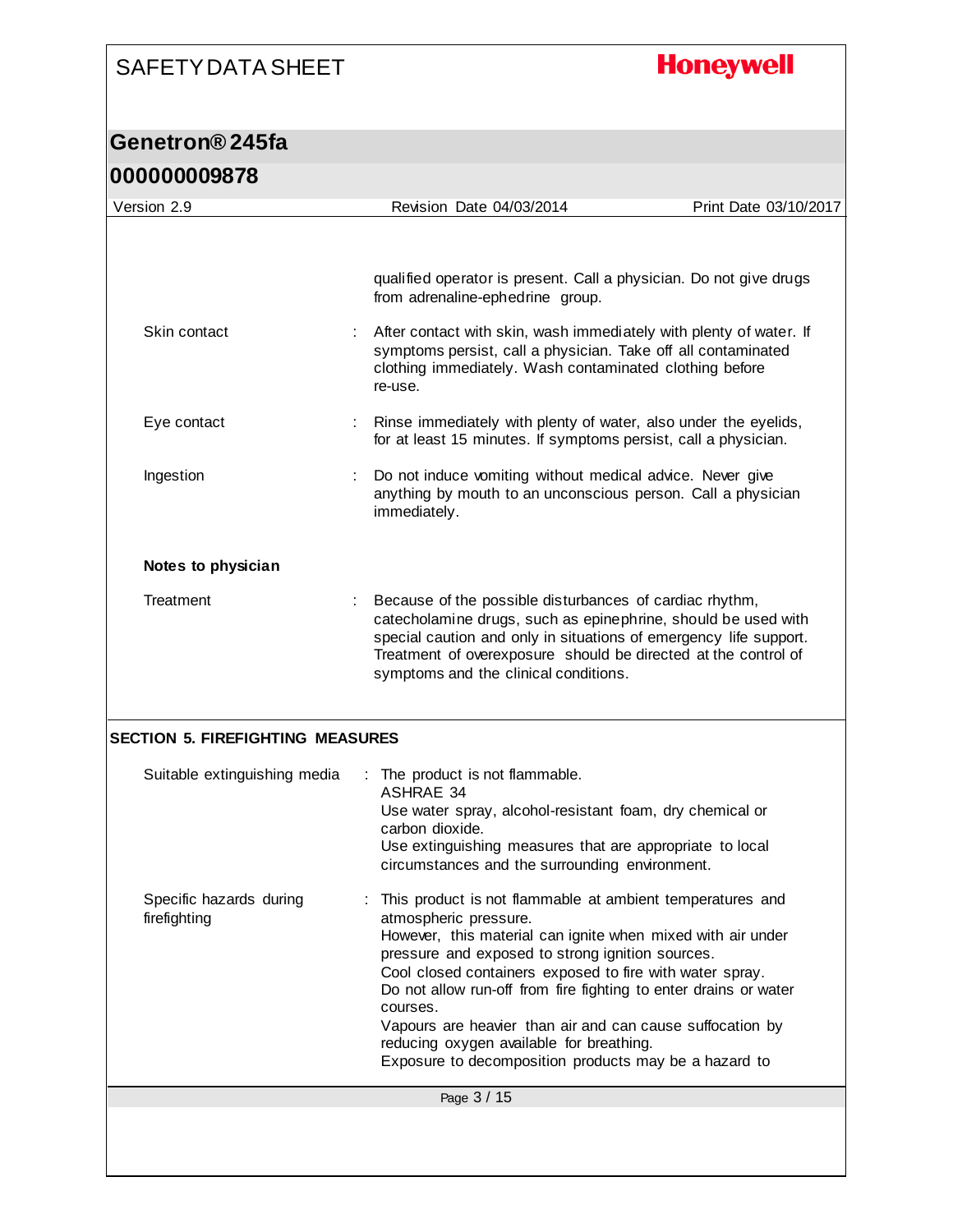## **Honeywell**

| <u>UUUUUUUUJO / 0</u>                            |    |                                                                                                                                                                                                                                                    |                       |
|--------------------------------------------------|----|----------------------------------------------------------------------------------------------------------------------------------------------------------------------------------------------------------------------------------------------------|-----------------------|
| Version 2.9                                      |    | Revision Date 04/03/2014                                                                                                                                                                                                                           | Print Date 03/10/2017 |
|                                                  |    |                                                                                                                                                                                                                                                    |                       |
|                                                  |    | health.<br>In case of fire hazardous decomposition products may be<br>produced such as:<br>Hydrogen fluoride<br>Carbon monoxide<br>Carbon dioxide (CO2)                                                                                            |                       |
|                                                  |    | Carbonyl halides                                                                                                                                                                                                                                   |                       |
| Special protective equipment<br>for firefighters |    | : In the event of fire and/or explosion do not breathe fumes.<br>Wear self-contained breathing apparatus and protective suit.<br>No unprotected exposed skin areas.                                                                                |                       |
|                                                  |    |                                                                                                                                                                                                                                                    |                       |
| SECTION 6. ACCIDENTAL RELEASE MEASURES           |    |                                                                                                                                                                                                                                                    |                       |
| Personal precautions                             |    | Wear personal protective equipment.<br>Immediately evacuate personnel to safe areas.<br>Keep people away from and upwind of spill/leak.                                                                                                            |                       |
|                                                  |    | Remove all sources of ignition.<br>Vapours are heavier than air and can cause suffocation by<br>reducing oxygen available for breathing.<br>Ensure adequate ventilation.                                                                           |                       |
| Environmental precautions                        | ÷. | Should not be released into the environment.<br>Do not flush into surface water or sanitary sewer system.<br>Prevent further leakage or spillage if safe to do so.<br>Prevent spreading over a wide area (e.g. by containment or oil<br>barriers). |                       |
| Methods for cleaning up                          |    | Contain spillage, and then collect with non-combustible<br>absorbent material, (e.g. sand, earth, diatomaceous earth,<br>vermiculite) and place in container for disposal according to<br>local / national regulations (see section 13).           |                       |
| <b>SECTION 7. HANDLING AND STORAGE</b>           |    |                                                                                                                                                                                                                                                    |                       |
| <b>Handling</b>                                  |    |                                                                                                                                                                                                                                                    |                       |
| Handling                                         |    | Handle with care.<br>Do not get in eyes, on skin, or on clothing.<br>Do not use in areas without adequate ventilation.                                                                                                                             |                       |
|                                                  |    | Page 4 / 15                                                                                                                                                                                                                                        |                       |
|                                                  |    |                                                                                                                                                                                                                                                    |                       |
|                                                  |    |                                                                                                                                                                                                                                                    |                       |
|                                                  |    |                                                                                                                                                                                                                                                    |                       |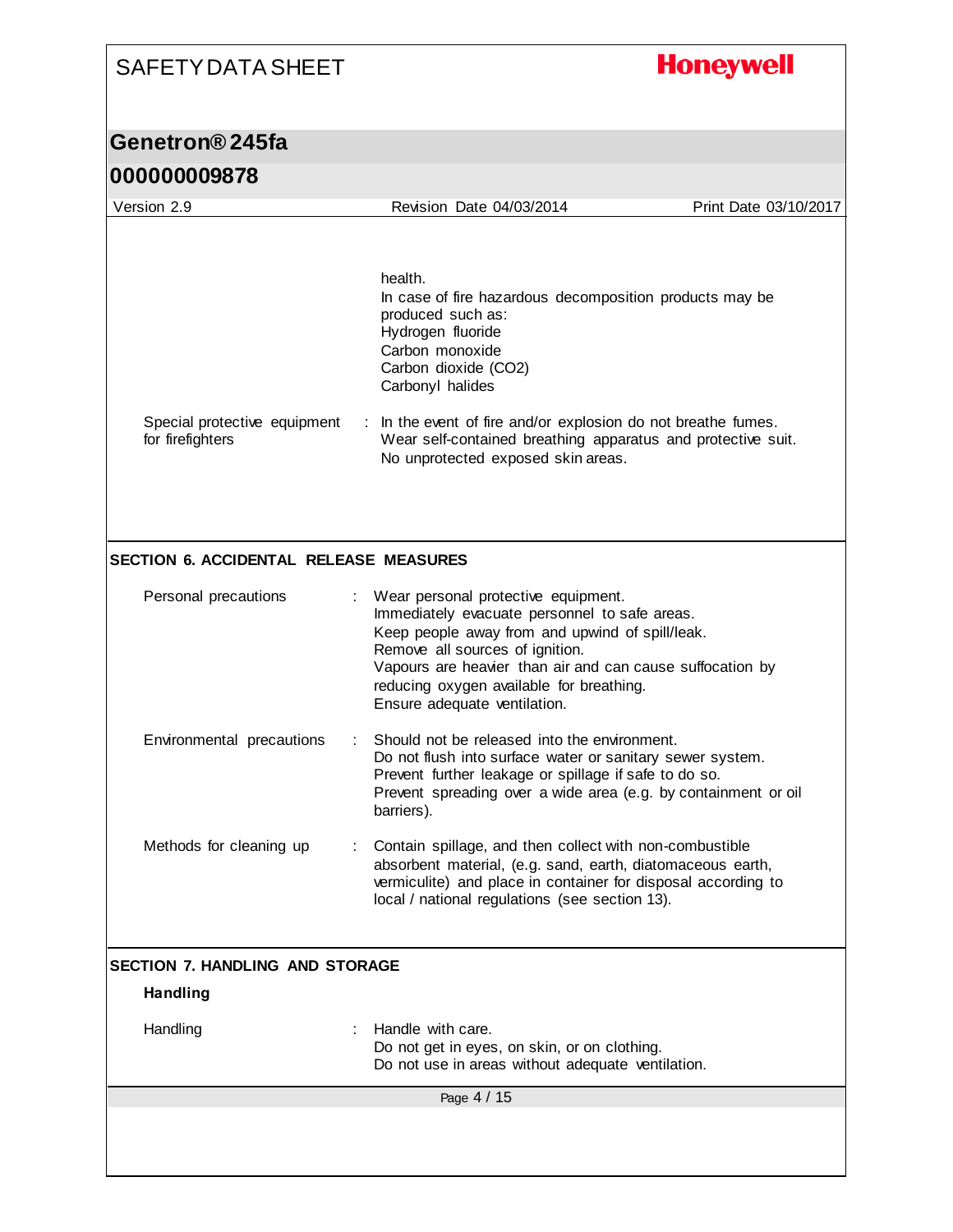## **Honeywell**

| Version 2.9                                          | Revision Date 04/03/2014                                                                                                                                                                                                                                                | Print Date 03/10/2017 |
|------------------------------------------------------|-------------------------------------------------------------------------------------------------------------------------------------------------------------------------------------------------------------------------------------------------------------------------|-----------------------|
|                                                      |                                                                                                                                                                                                                                                                         |                       |
|                                                      | Perform filling operations only at stations with exhaust<br>ventilation facilities.<br>Open drum carefully as content may be under pressure.<br>Do not breathe vapours or spray mist.                                                                                   |                       |
| Advice on protection against :<br>fire and explosion | Normal measures for preventive fire protection.<br>Can form a combustible mixture with air at pressures above<br>atmospheric pressure.<br>Keep product and empty container away from heat and sources<br>of ignition.                                                   |                       |
| <b>Storage</b>                                       |                                                                                                                                                                                                                                                                         |                       |
| Requirements for storage<br>areas and containers     | Store away from incompatible substances.<br>Keep away from direct sunlight.<br>Keep containers tightly closed in a dry, cool and well-ventilated<br>place.<br>Ensure adequate ventilation, especially in confined areas.<br>Keep in original packaging, tightly closed. |                       |
| SECTION 8. EXPOSURE CONTROLS/PERSONAL PROTECTION     |                                                                                                                                                                                                                                                                         |                       |
| Protective measures                                  | Ensure that eyewash stations and safety showers are close to                                                                                                                                                                                                            |                       |
|                                                      | the workstation location.<br>Do not breathe vapours or spray mist.<br>Avoid contact with skin, eyes and clothing.                                                                                                                                                       |                       |
| Engineering measures                                 | Use with local exhaust ventilation.<br>Perform filling operations only at stations with exhaust<br>ventilation facilities.                                                                                                                                              |                       |
| Eye protection                                       | Do not wear contact lenses.<br>Wear as appropriate:<br>Safety glasses with side-shields<br>If splashes are likely to occur, wear:<br>Goggles or face shield, giving complete protection to eyes                                                                         |                       |
| Hand protection                                      | Impervious butyl rubber gloves<br>Neoprene gloves<br>Gloves must be inspected prior to use.<br>Replace when worn.                                                                                                                                                       |                       |
|                                                      | Page 5 / 15                                                                                                                                                                                                                                                             |                       |
|                                                      |                                                                                                                                                                                                                                                                         |                       |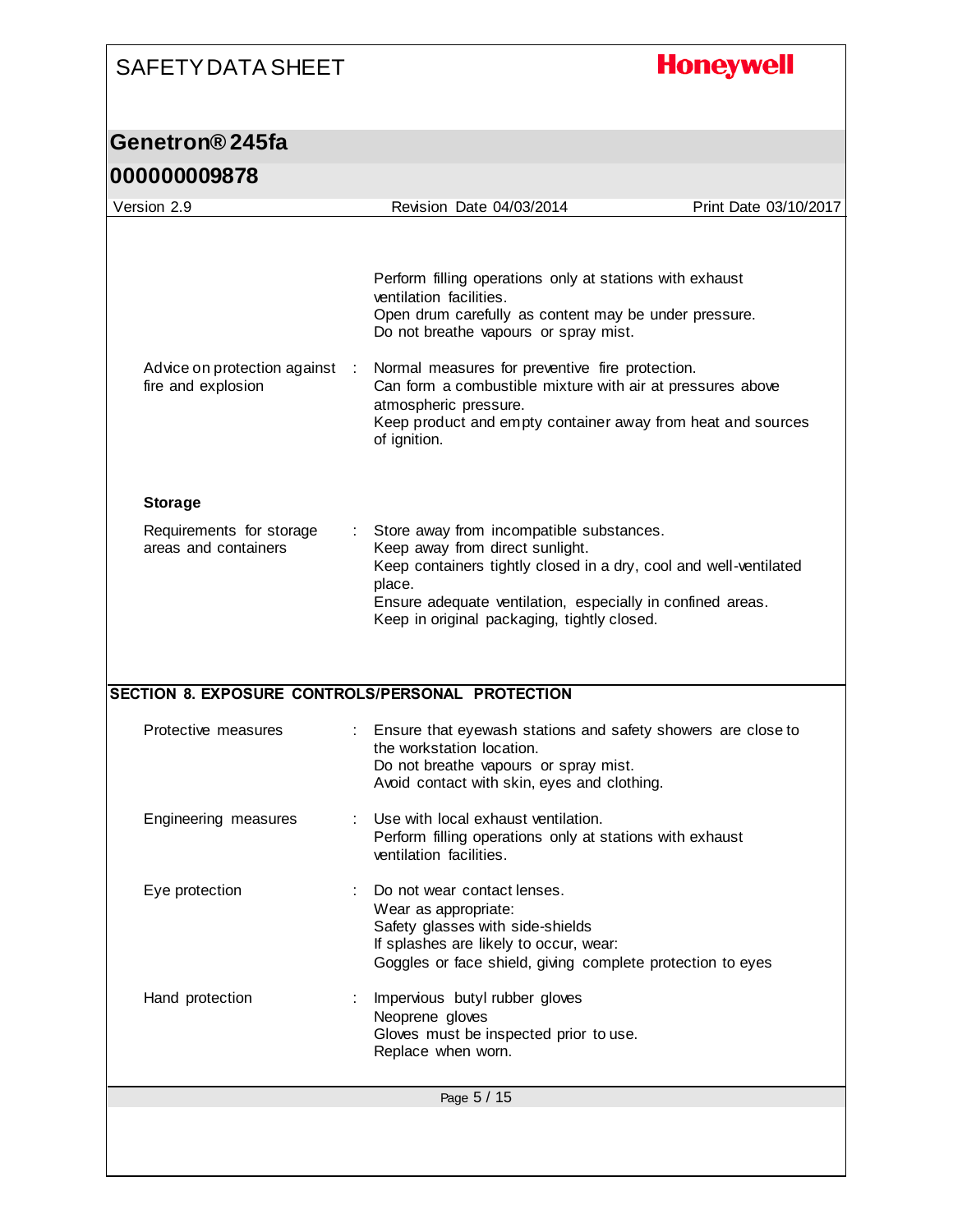## **Honeywell**

### **Genetron® 245fa**

#### **000000009878**

| Version 2.9                                 |         |          | Revision Date 04/03/2014                                            |                                                                                                                                                                                                                    |            | Print Date 03/10/2017                                                                                                                                                                      |
|---------------------------------------------|---------|----------|---------------------------------------------------------------------|--------------------------------------------------------------------------------------------------------------------------------------------------------------------------------------------------------------------|------------|--------------------------------------------------------------------------------------------------------------------------------------------------------------------------------------------|
| Skin and body protection                    |         |          | Wear as appropriate:<br>Solvent-resistant gloves<br>Protective suit | Solvent-resistant apron and boots<br>If splashes are likely to occur, wear:                                                                                                                                        |            |                                                                                                                                                                                            |
| Respiratory protection                      |         |          | equipment.                                                          | In case of insufficient ventilation, wear suitable respiratory<br>Wear a positive-pressure supplied-air respirator.<br>For rescue and maintenance work in storage tanks use<br>self-contained breathing apparatus. |            |                                                                                                                                                                                            |
| Hygiene measures                            |         |          | practice.<br>workplace.<br>product.                                 | Avoid contact with skin, eyes and clothing.<br>Ensure adequate ventilation, especially in confined areas.<br>Remove and wash contaminated clothing before re-use.<br>Keep working clothes separately.              |            | Handle in accordance with good industrial hygiene and safety<br>Contaminated work clothing should not be allowed out of the<br>Wash hands before breaks and immediately after handling the |
| <b>Exposure Guidelines</b><br>Components    | CAS-No. |          | Value                                                               | Control                                                                                                                                                                                                            | Upda       | <b>Basis</b>                                                                                                                                                                               |
| 1, 1, 1, 3, 3-Pentaflu<br>oropropane        |         | 460-73-1 | $TWA$ :<br>time<br>weighted<br>average                              | parameters<br>1,644 mg/m3<br>(300 ppm)                                                                                                                                                                             | te<br>2007 | <b>WEEL:US. AIHA</b><br>Workplace<br>Environmental<br>Exposure Level<br>(WEEL) Guides                                                                                                      |
|                                             |         |          |                                                                     |                                                                                                                                                                                                                    |            |                                                                                                                                                                                            |
| SECTION 9. PHYSICAL AND CHEMICAL PROPERTIES |         |          |                                                                     |                                                                                                                                                                                                                    |            |                                                                                                                                                                                            |
| Physical state                              |         |          | : Liquefied gas                                                     |                                                                                                                                                                                                                    |            |                                                                                                                                                                                            |
| Color                                       |         |          | colourless                                                          |                                                                                                                                                                                                                    |            |                                                                                                                                                                                            |
| Odor                                        |         |          | weak                                                                |                                                                                                                                                                                                                    |            |                                                                                                                                                                                            |
| pH                                          |         |          | Note: neutral                                                       |                                                                                                                                                                                                                    |            |                                                                                                                                                                                            |
|                                             |         |          | Page 6 / 15                                                         |                                                                                                                                                                                                                    |            |                                                                                                                                                                                            |
|                                             |         |          |                                                                     |                                                                                                                                                                                                                    |            |                                                                                                                                                                                            |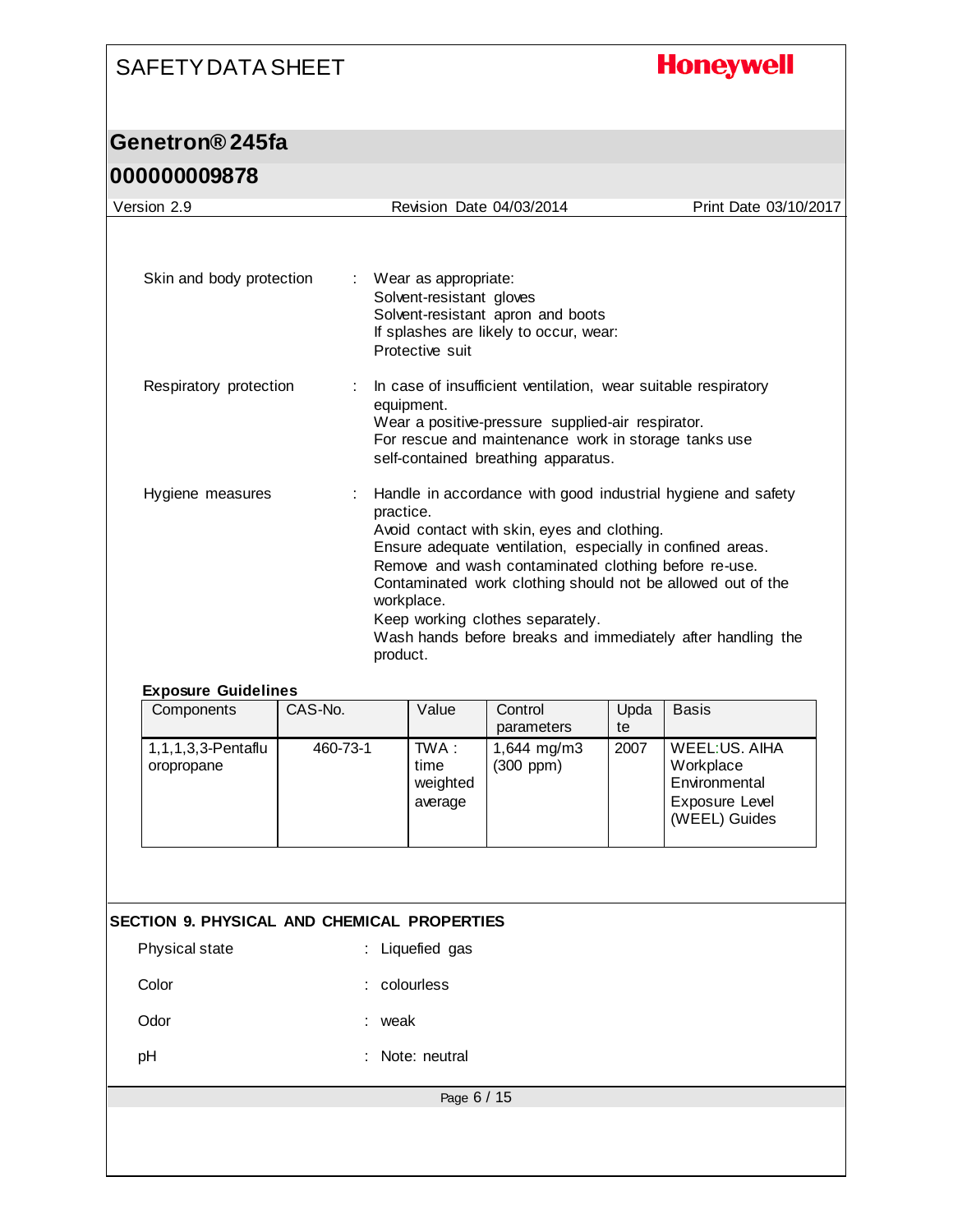## **Honeywell**

### **Genetron® 245fa**

#### **000000009878**

| Version 2.9                  | Revision Date 04/03/2014                                               | Print Date 03/10/2017 |
|------------------------------|------------------------------------------------------------------------|-----------------------|
|                              |                                                                        |                       |
| Melting point/freezing point | $-103$ °C<br>÷.                                                        |                       |
| Boiling point/boiling range  | 15.3 °C<br>÷                                                           |                       |
| Flash point                  | : Note: not applicable                                                 |                       |
| Evaporation rate             | : < 1<br>Method: Compared to Ether (anhydrous).                        |                       |
|                              | $\therefore$ > 1<br>Method: Compared to CCI4.                          |                       |
| lower flammability limit     | : Note: None                                                           |                       |
| upper flammability limit     | : Note: None                                                           |                       |
| Vapor pressure               | 1,227 hPa<br>÷<br>at 20 °C(68 °F)<br>3,882 hPa<br>at 54.4 °C(129.9 °F) |                       |
| Vapor density                | 4.6 Note: $(Air = 1.0)$                                                |                       |
| Density                      | 1.32 g/cm3 at 20 °C<br>÷                                               |                       |
| Water solubility             | 7.18 g/l<br>÷.                                                         |                       |
| Solubility in other solvents | Medium: Methanol<br>Note: partly soluble                               |                       |
|                              | Medium: Diethylether<br>Note: partly soluble                           |                       |
| Partition coefficient:       | log Pow: 1.35                                                          |                       |
|                              | Page 7 / 15                                                            |                       |
|                              |                                                                        |                       |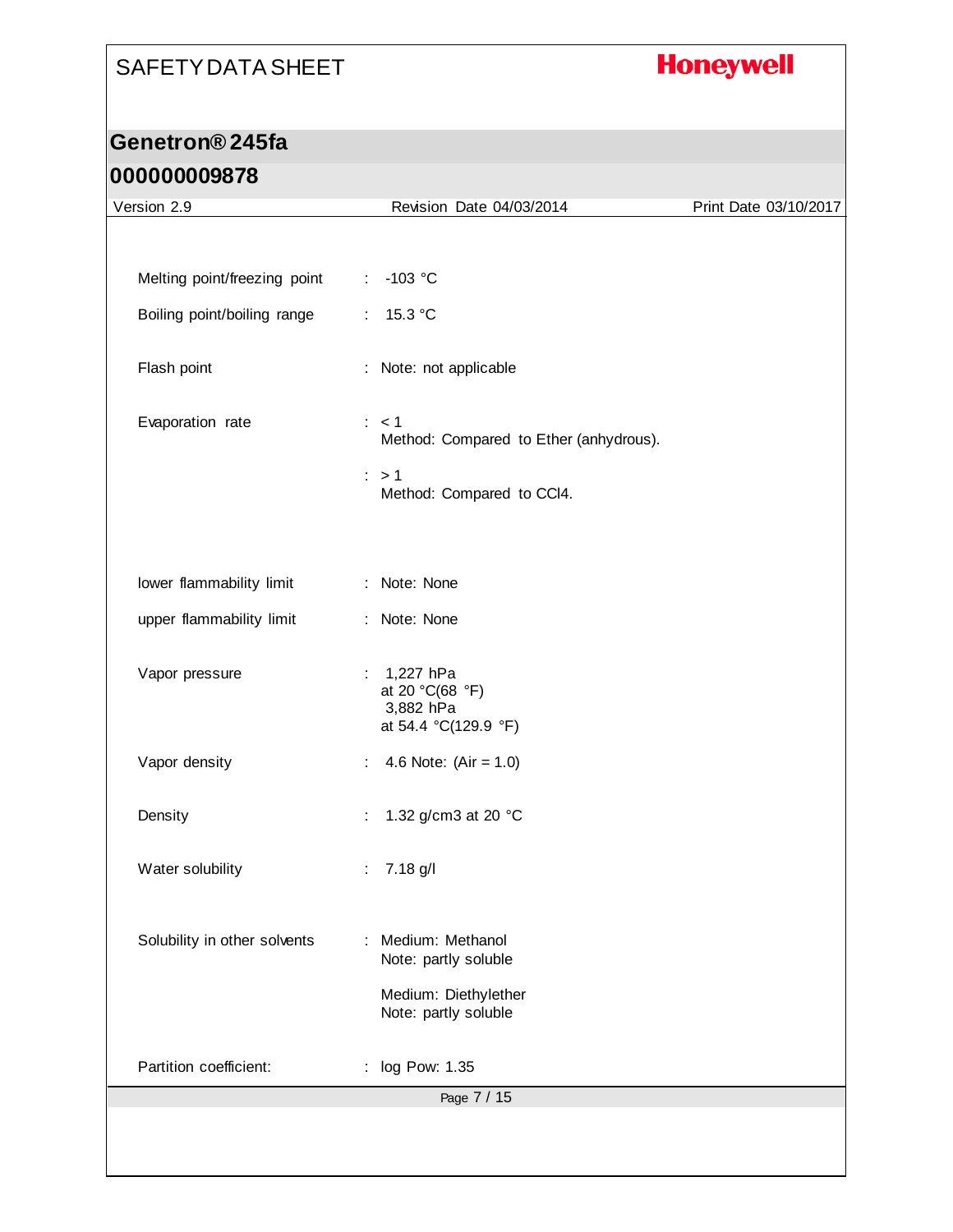## **Honeywell**

| Version 2.9                                 | Revision Date 04/03/2014                                                                                                                                                  | Print Date 03/10/2017 |
|---------------------------------------------|---------------------------------------------------------------------------------------------------------------------------------------------------------------------------|-----------------------|
| n-octanol/water                             | Note: The product is more soluble in octanol.                                                                                                                             |                       |
| Ignition temperature                        | : $412 °C$                                                                                                                                                                |                       |
| Decomposition temperature                   | $: > 250$ °C                                                                                                                                                              |                       |
| Molecular weight                            | : 134.03 g/mol                                                                                                                                                            |                       |
| Global warming potential<br>(GWP)           | : 950                                                                                                                                                                     |                       |
| Ozone depletion potential<br>(ODP)          | $\therefore$ 0                                                                                                                                                            |                       |
|                                             |                                                                                                                                                                           |                       |
| <b>SECTION 10. STABILITY AND REACTIVITY</b> |                                                                                                                                                                           |                       |
|                                             |                                                                                                                                                                           |                       |
| Chemical stability                          | : Stable under normal conditions.                                                                                                                                         |                       |
| Possibility of hazardous<br>reactions       | : Hazardous polymerisation does not occur.                                                                                                                                |                       |
| Conditions to avoid                         | Protect from heat/overheating.<br>÷<br>Keep away from direct sunlight.<br>Heat, flames and sparks.                                                                        |                       |
| Incompatible materials to<br>avoid          | : Strong acids and strong bases<br>Finely divided aluminium<br>Sodium<br>Potassium<br>Calcium<br>Magnesium<br>Zinc<br><b>Barium</b><br>Lithium<br>Strong oxidizing agents |                       |
| Hazardous decomposition<br>products         | In case of fire hazardous decomposition products may be<br>produced such as:<br>Carbon monoxide<br>Carbon dioxide (CO2)<br>Carbonyl halides<br>Hydrogen fluoride          |                       |
|                                             | Page 8 / 15                                                                                                                                                               |                       |
|                                             |                                                                                                                                                                           |                       |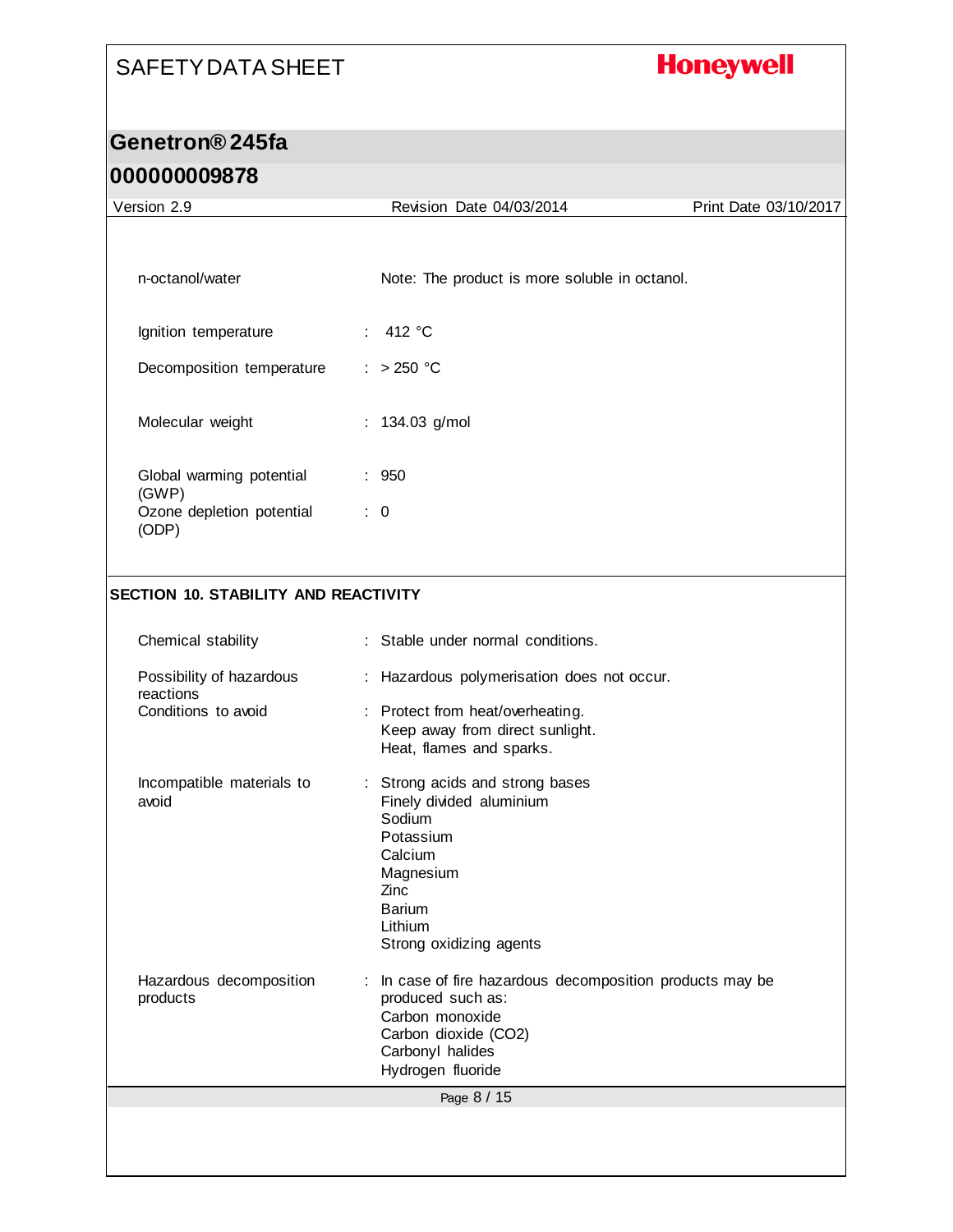## **Honeywell**

#### **Genetron® 245fa**

#### **000000009878**

Version 2.9 Revision Date 04/03/2014 Print Date 03/10/2017

| <b>SECTION 11. TOXICOLOGICAL INFORMATION</b> |                                                                                                                                                                                                  |
|----------------------------------------------|--------------------------------------------------------------------------------------------------------------------------------------------------------------------------------------------------|
| Acute inhalation toxicity                    | : LC50: $> 200000$ ppm<br>Exposure time: 4 h<br>Species: rat<br>Note: No deaths Evidence of transient anesthetic effect.                                                                         |
|                                              | : LC50: $> 100000$ ppm<br>Exposure time: 4 h<br>Species: mouse<br>Note: No deaths Evidence of transient underactivity during<br>exposure.                                                        |
| Acute dermal toxicity                        | : LD50: $> 2,000$ mg/kg<br>Species: rabbit                                                                                                                                                       |
| Sensitisation                                | : Cardiac sensitization<br>Species: dogs<br>Note: No effects noted at 35,000 ppm, the threshold for<br>induction of cardiac arrhythmias in the presence of injected<br>adrenalin was 44,000 ppm. |
| Repeated dose toxicity                       | : Species: rat<br>NOEL: 50000 ppm<br>Note: Embryotoxicity Not a teratogen                                                                                                                        |
|                                              | Species: rat (pups)<br>NOEL: 50000 ppm                                                                                                                                                           |
|                                              | Species: rat (dams)<br>NOEL: 2000 ppm<br>Note: due to decrease in body weight gains at 10,000 ppm and<br>50,000 ppm                                                                              |
|                                              | Species: rat<br>Method: 2 Generation Inhalation Toxicity<br>Note: Exposures 6hrs/day, 7 days/wk at 0(control), 2000,<br>10,000 and 50,000 ppm.                                                   |
|                                              | Page 9 / 15                                                                                                                                                                                      |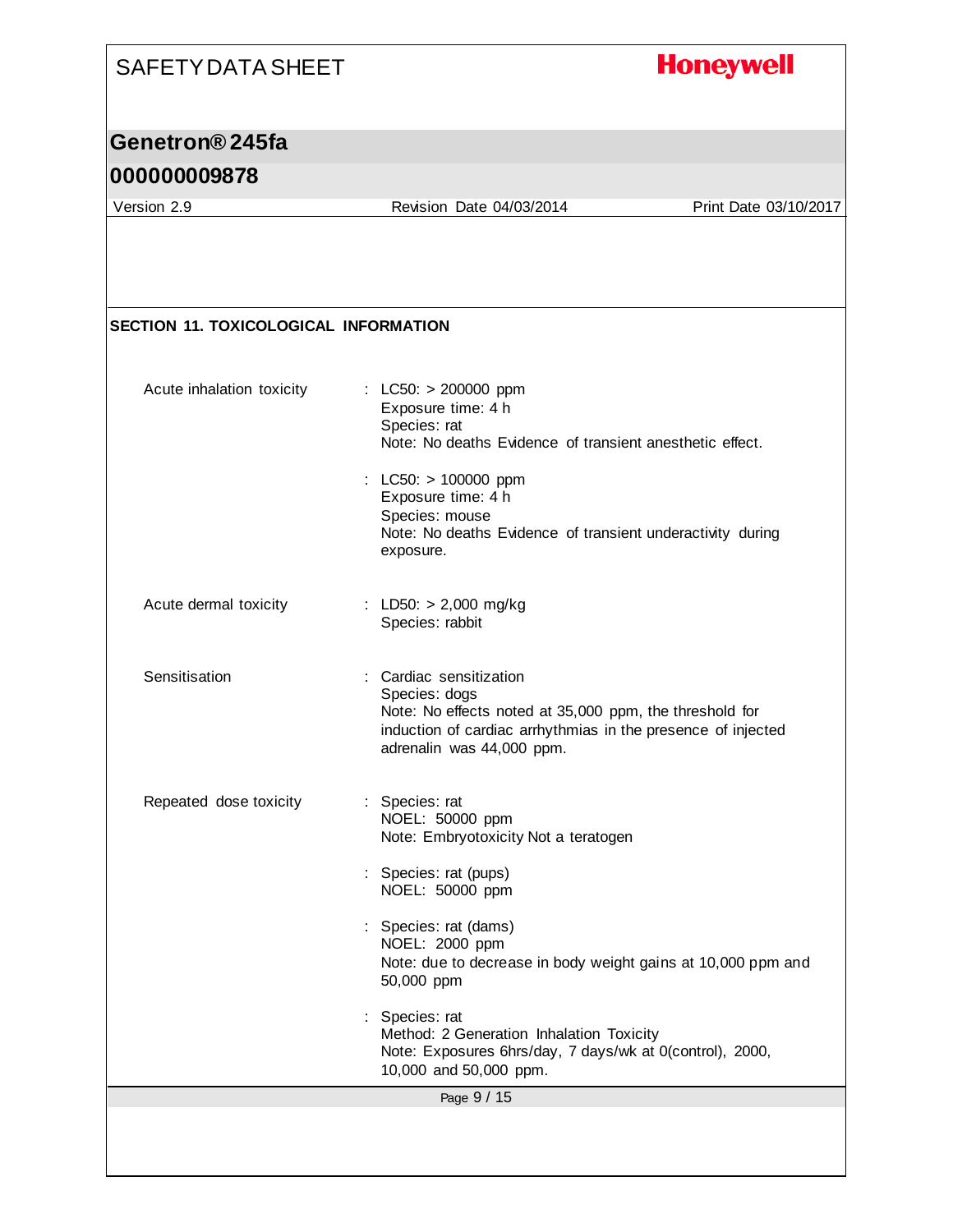## **Honeywell**

| 000000009878          |                                                                                                                                                                                                                                                                                                                                                                                                                                                                                                                                                                                                                                                                                                                                                                                                                                                                             |                       |
|-----------------------|-----------------------------------------------------------------------------------------------------------------------------------------------------------------------------------------------------------------------------------------------------------------------------------------------------------------------------------------------------------------------------------------------------------------------------------------------------------------------------------------------------------------------------------------------------------------------------------------------------------------------------------------------------------------------------------------------------------------------------------------------------------------------------------------------------------------------------------------------------------------------------|-----------------------|
| Version 2.9           | Revision Date 04/03/2014                                                                                                                                                                                                                                                                                                                                                                                                                                                                                                                                                                                                                                                                                                                                                                                                                                                    | Print Date 03/10/2017 |
|                       | : Species: rat (dams)<br>Note: Toxicity seen in dams at 10,000 and 50,000 ppm and in<br>pups at 50,000 ppm. Increased mortality late in the lactation<br>phase of the study.<br>Species: rat<br>Note: 28-day Inhalation Study NOAEL (No observed adverse<br>effect level) - 50,000 ppm NOEL - 500 ppm Dose levels: 0,500,<br>2000, 10,000 and 50,000 ppm<br>Species: rat<br>Note: 90-day Inhalation Study Dose levels: 0,500, 2000,<br>10,000 and 50,000 ppm NOAEL (No observed adverse effect<br>level) - 2,000 ppm                                                                                                                                                                                                                                                                                                                                                        |                       |
|                       | Note: Overall, subchronic studies showed dose-related<br>increases in urinary fluoride levels, urine volumes and water<br>consumption. Increases were noted in hematological<br>parameters, BUN levels and serum liver enzyme activities<br>(GOT, GPT). These increases did not follow a dose response;<br>however, they indicate that HFC-245fa is metabolized in the<br>liver. Significant recovery was noted in these parameters<br>following a 2-week, non-exposure period which followed the<br>28-day exposure period. No histopathological effects were<br>noted in the 28-day study. The 90-day study noted an increase<br>in incidence and severity (trace to moderate) of mycarditis<br>(inflammation of the heart muscle) at 10,000 and 50,000 ppm.<br>This was not noted at the 500 or 2,000 ppm dose levels nor was<br>it seen the 28-day study at 50,000 ppm. |                       |
| Genotoxicity in vitro | Cell type: Human lymphocytes<br>Result: Weak positive activation without S9 at 30% v/v, not<br>active with S9 up to 70% v/v.<br>Test Method: Ames test<br>Metabolic activation: with and without metabolic activation<br>Result: negative                                                                                                                                                                                                                                                                                                                                                                                                                                                                                                                                                                                                                                   |                       |
| Genotoxicity in vivo  | Species: mouse<br>Cell type: Bone marrow<br>Application Route: Inhalation<br>Method: Mutagenicity (micronucleus test)<br>Result: negative                                                                                                                                                                                                                                                                                                                                                                                                                                                                                                                                                                                                                                                                                                                                   |                       |
|                       | Page 10 / 15                                                                                                                                                                                                                                                                                                                                                                                                                                                                                                                                                                                                                                                                                                                                                                                                                                                                |                       |
|                       |                                                                                                                                                                                                                                                                                                                                                                                                                                                                                                                                                                                                                                                                                                                                                                                                                                                                             |                       |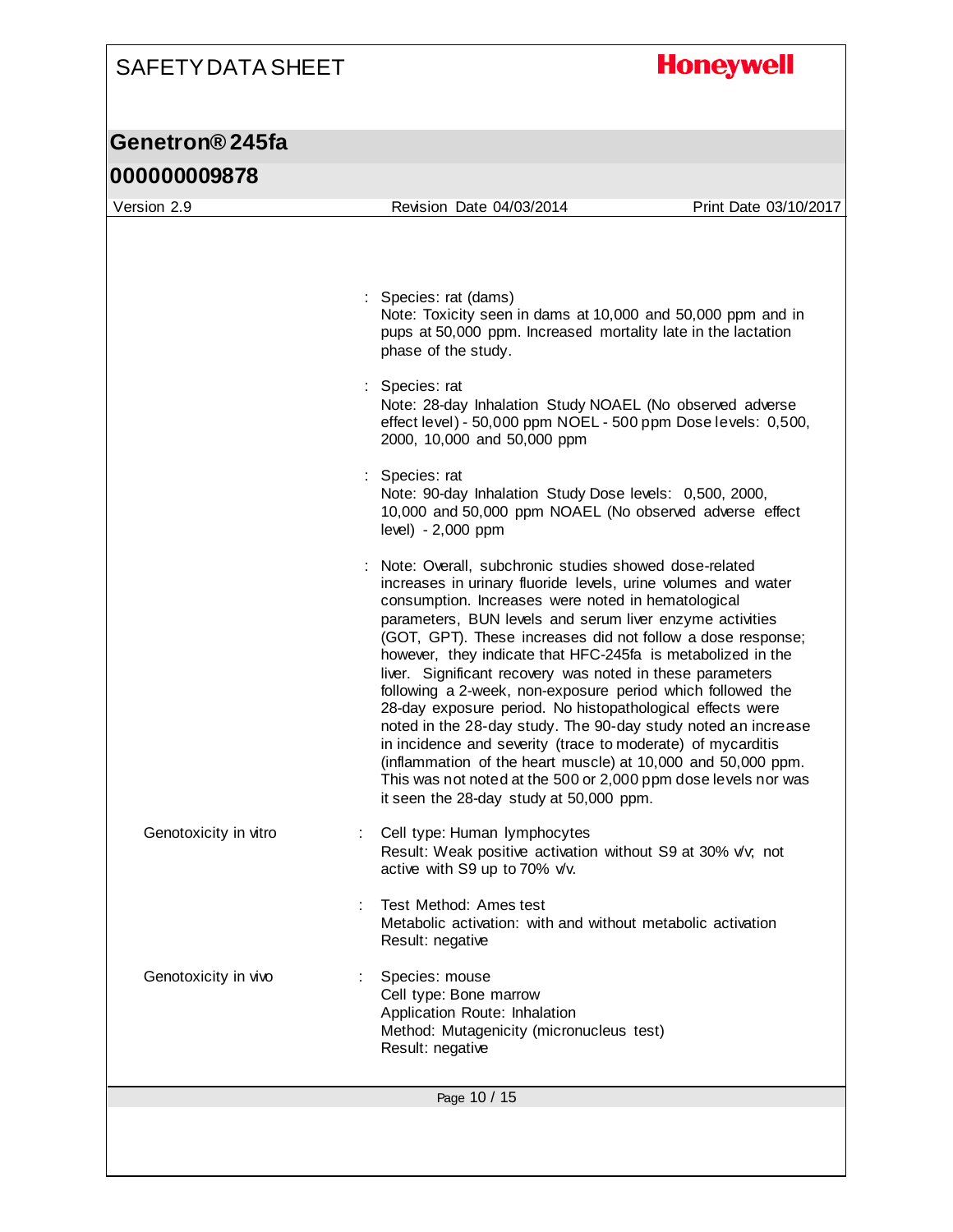## **Honeywell** SAFETY DATA SHEET **Genetron® 245fa 000000009878** Version 2.9 Revision Date 04/03/2014 Print Date 03/10/2017

**SECTION 12. ECOLOGICAL INFORMATION Ecotoxicity effects** Toxicity to fish : EC50: > 81.8 mg/l Exposure time: 96 h Species: Oncorhynchus mykiss (rainbow trout) : NOEC: > 10 mg/l Exposure time: 96 h Species: Oncorhynchus mykiss (rainbow trout) Toxicity to daphnia and other aquatic invertebrates : EC50: > 97.9 mg/l Exposure time: 48 h Species: Daphnia magna (Water flea)

- : NOEC: > 97.9 mg/l Exposure time: 48 h Species: Daphnia magna (Water flea)
- Toxicity to algae : Growth inhibition EC50:  $> 118$  mg/l Species: Algae Method: OECD Test Guideline 201

#### **Further information on ecology**

Additional ecological information : This product is subject to U.S. Environmental Protection Agency Clean Air Act Regulations at 40 CFR Part 82. This product contains greenhouse gases which may contribute to global warming. Do NOT vent to the atmosphere. To comply with provisions of the U.S. Clean Air Act, any residual must be recovered. Refer to sections 610 and 612 for list of acceptable and unacceptable uses for this product.

Page 11 / 15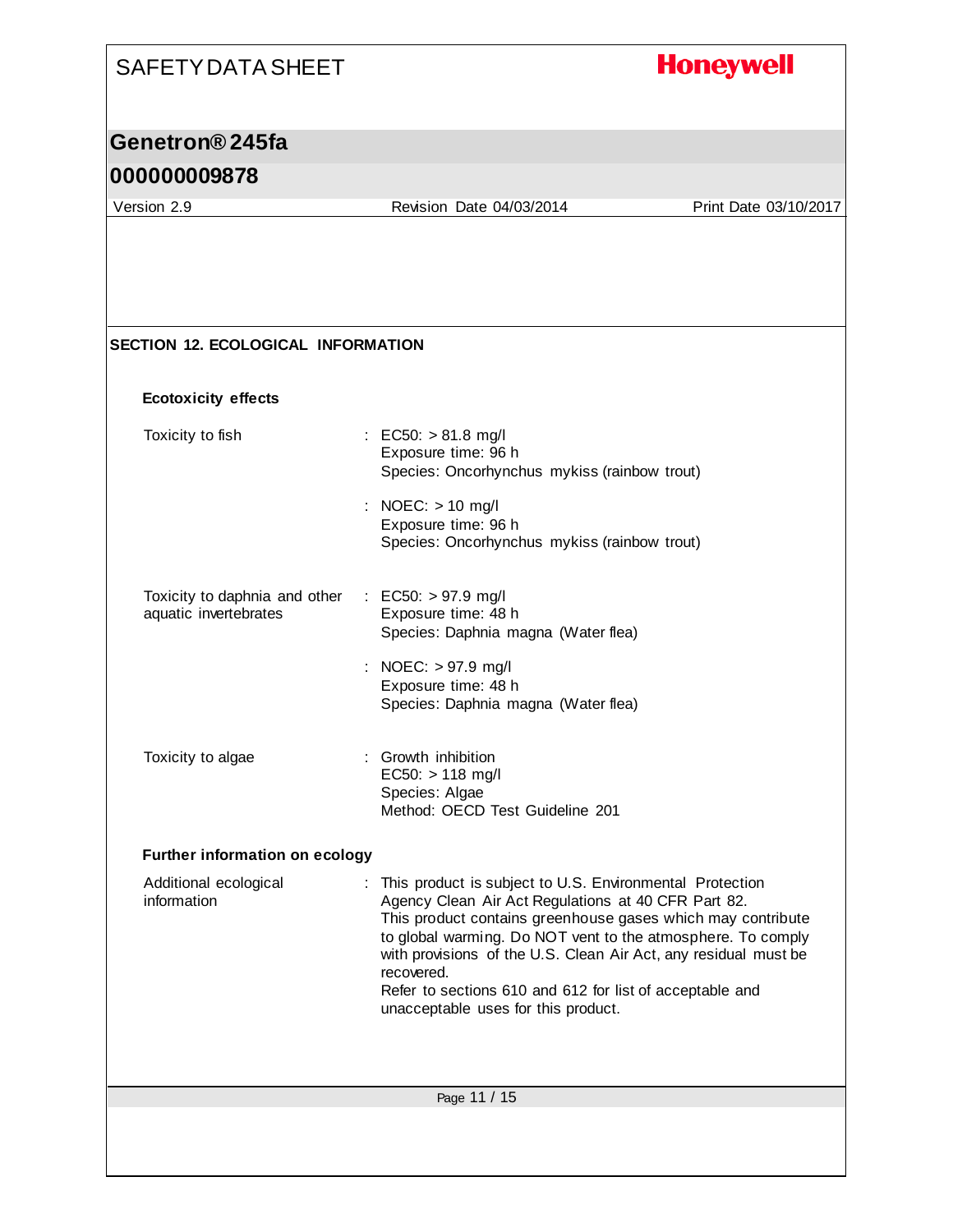|                                             | <b>SAFETY DATA SHEET</b>                                                                                                                                                |                                                                                                                                | <b>Honeywell</b>      |
|---------------------------------------------|-------------------------------------------------------------------------------------------------------------------------------------------------------------------------|--------------------------------------------------------------------------------------------------------------------------------|-----------------------|
| Genetron <sup>®</sup> 245fa<br>000000009878 |                                                                                                                                                                         |                                                                                                                                |                       |
| Version 2.9                                 |                                                                                                                                                                         | Revision Date 04/03/2014                                                                                                       | Print Date 03/10/2017 |
|                                             |                                                                                                                                                                         |                                                                                                                                |                       |
|                                             | <b>SECTION 13. DISPOSAL CONSIDERATIONS</b>                                                                                                                              |                                                                                                                                |                       |
|                                             | <b>SECTION 14. TRANSPORT INFORMATION</b>                                                                                                                                |                                                                                                                                |                       |
| <b>DOT</b>                                  | UN/ID No.<br>Proper shipping name<br>Class<br>Packing group<br><b>Hazard Labels</b>                                                                                     | <b>UN 3163</b><br>: LIQUEFIED GAS, N.O.S.<br>$(1,1,1,3,3$ -Pentafluoropropane)<br>2.2<br>2.2                                   |                       |
| <b>IATA</b>                                 | UN/ID No.<br>Description of the goods<br><b>Class</b><br><b>Hazard Labels</b><br>Packing instruction (cargo<br>aircraft)<br>Packing instruction<br>(passenger aircraft) | <b>UN 3163</b><br>: LIQUEFIED GAS, N.O.S.<br>(1,1,1,3,3-Pentafluoropropane)<br>: 2.2<br>: 2.2<br>: 200<br>: 200                |                       |
| <b>IMDG</b>                                 | UN/ID No.<br>Description of the goods<br>Class<br>Hazard Labels<br>EmS Number<br>Marine pollutant                                                                       | <b>UN 3163</b><br>: LIQUEFIED GAS, N.O.S.<br>(1,1,1,3,3-PENTAFLUOROPROPANE)<br>$\therefore$ 2.2<br>: 2.2<br>: F-C, S-V<br>: no |                       |
|                                             | <b>SECTION 15. REGULATORY INFORMATION</b>                                                                                                                               |                                                                                                                                |                       |
| <b>Inventories</b>                          |                                                                                                                                                                         |                                                                                                                                |                       |
| Control Act                                 | US. Toxic Substances                                                                                                                                                    | : On TSCA Inventory                                                                                                            |                       |
|                                             | Australia. Industrial<br>Chemical (Notification and                                                                                                                     | On the inventory, or in compliance with the inventory                                                                          |                       |
|                                             |                                                                                                                                                                         | Page 12 / 15                                                                                                                   |                       |
|                                             |                                                                                                                                                                         |                                                                                                                                |                       |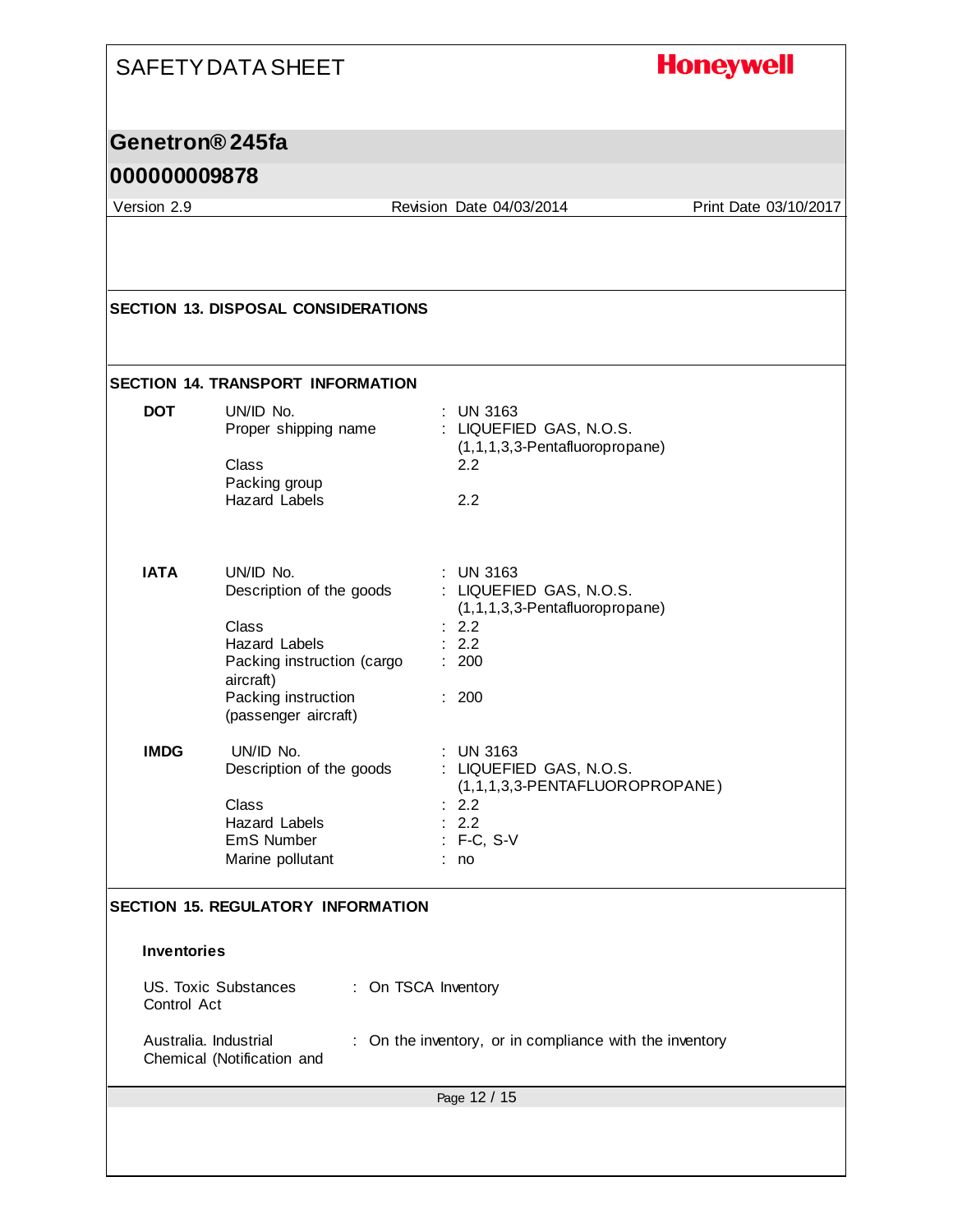## **Honeywell**

| Version 2.9                                                                                          | Revision Date 04/03/2014                                                                                                                                                                               | Print Date 03/10/2017 |
|------------------------------------------------------------------------------------------------------|--------------------------------------------------------------------------------------------------------------------------------------------------------------------------------------------------------|-----------------------|
|                                                                                                      |                                                                                                                                                                                                        |                       |
| Assessment) Act                                                                                      |                                                                                                                                                                                                        |                       |
| Canada. Canadian<br><b>Environmental Protection</b><br>Act (CEPA). Domestic<br>Substances List (DSL) | : All components of this product are on the Canadian DSL.                                                                                                                                              |                       |
|                                                                                                      | Japan. Kashin-Hou Law List : On the inventory, or in compliance with the inventory                                                                                                                     |                       |
| Korea. Toxic Chemical<br>Control Law (TCCL) List                                                     | : On the inventory, or in compliance with the inventory                                                                                                                                                |                       |
| Philippines. The Toxic<br>Substances and Hazardous<br>and Nuclear Waste Control<br>Act               | : Not in compliance with the inventory                                                                                                                                                                 |                       |
| China. Inventory of Existing<br><b>Chemical Substances</b>                                           | $: 1,1,1,3,3$ -Pentafluoropropane<br>: On the inventory, or in compliance with the inventory                                                                                                           | 460-73-1              |
| New Zealand. Inventory of<br>Chemicals (NZloC), as<br>published by ERMA New<br>Zealand               | : On the inventory, or in compliance with the inventory                                                                                                                                                |                       |
| National regulatory information                                                                      |                                                                                                                                                                                                        |                       |
| <b>SARA 302 Components</b>                                                                           | : SARA 302: No chemicals in this material are subject to the<br>reporting requirements of SARA Title III, Section 302.                                                                                 |                       |
| <b>SARA 313 Components</b>                                                                           | : SARA 313: This material does not contain any chemical<br>components with known CAS numbers that exceed the threshold<br>(De Minimis) reporting levels established by SARA Title III,<br>Section 313. |                       |
| SARA 311/312 Hazards                                                                                 | : Sudden Release of Pressure Hazard<br>Acute Health Hazard                                                                                                                                             |                       |
|                                                                                                      |                                                                                                                                                                                                        |                       |
|                                                                                                      | Page 13 / 15                                                                                                                                                                                           |                       |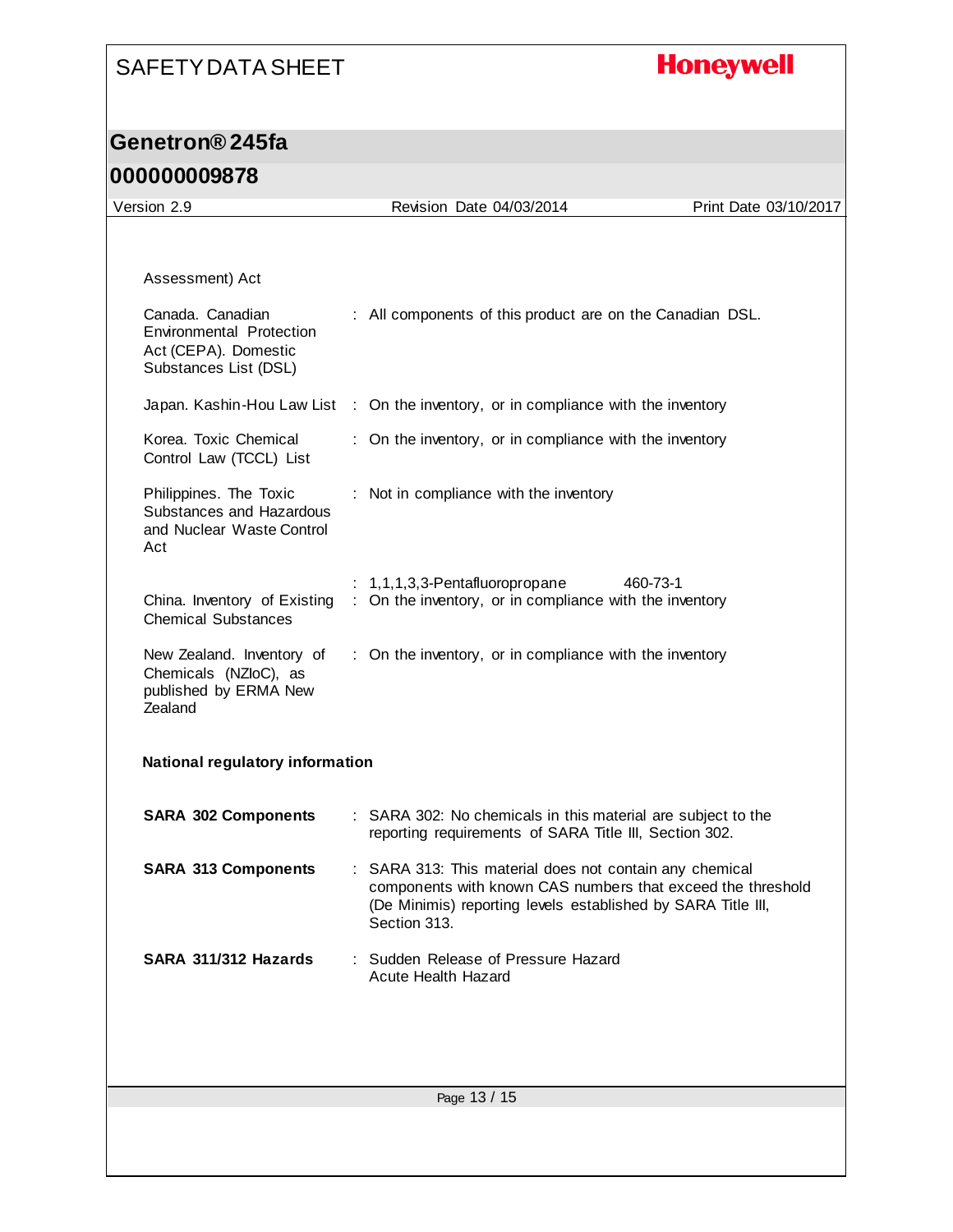# SAFETY DATA SHEET **Honeywell Genetron® 245fa 000000009878** Version 2.9 Revision Date 04/03/2014 Print Date 03/10/2017 **California Prop. 65** : WARNING! This product contains a chemical known to the State of California to cause cancer. Dichloromethane 75-09-2 **Massachusetts RTK** : Dichloromethane 75-09-2 **Pennsylvania RTK** : Dichloromethane 75-09-2 **WHMIS Classification** : A: Compressed Gas This product has been classified according to the hazard criteria of the CPR and the MSDS contains all of the information required by the CPR. **Global warming potential** : 950 **Ozone depletion potential**  : 0 **(ODP) SECTION 16. OTHER INFORMATION HMIS III NFPA** Health hazard : 2 2 Flammability : 1 1 1 Physical Hazard : 0 Instability is the contract of the contract of the contract of the contract of the contract of the contract of the contract of the contract of the contract of the contract of the contract of the contract of the contract of Hazard rating and rating systems (e.g. HMIS® III, NFPA): This information is intended solely for the use of individuals trained in the particular system. **Further information** The information provided in this Safety Data Sheet is correct to the best of our knowledge, information Page 14 / 15